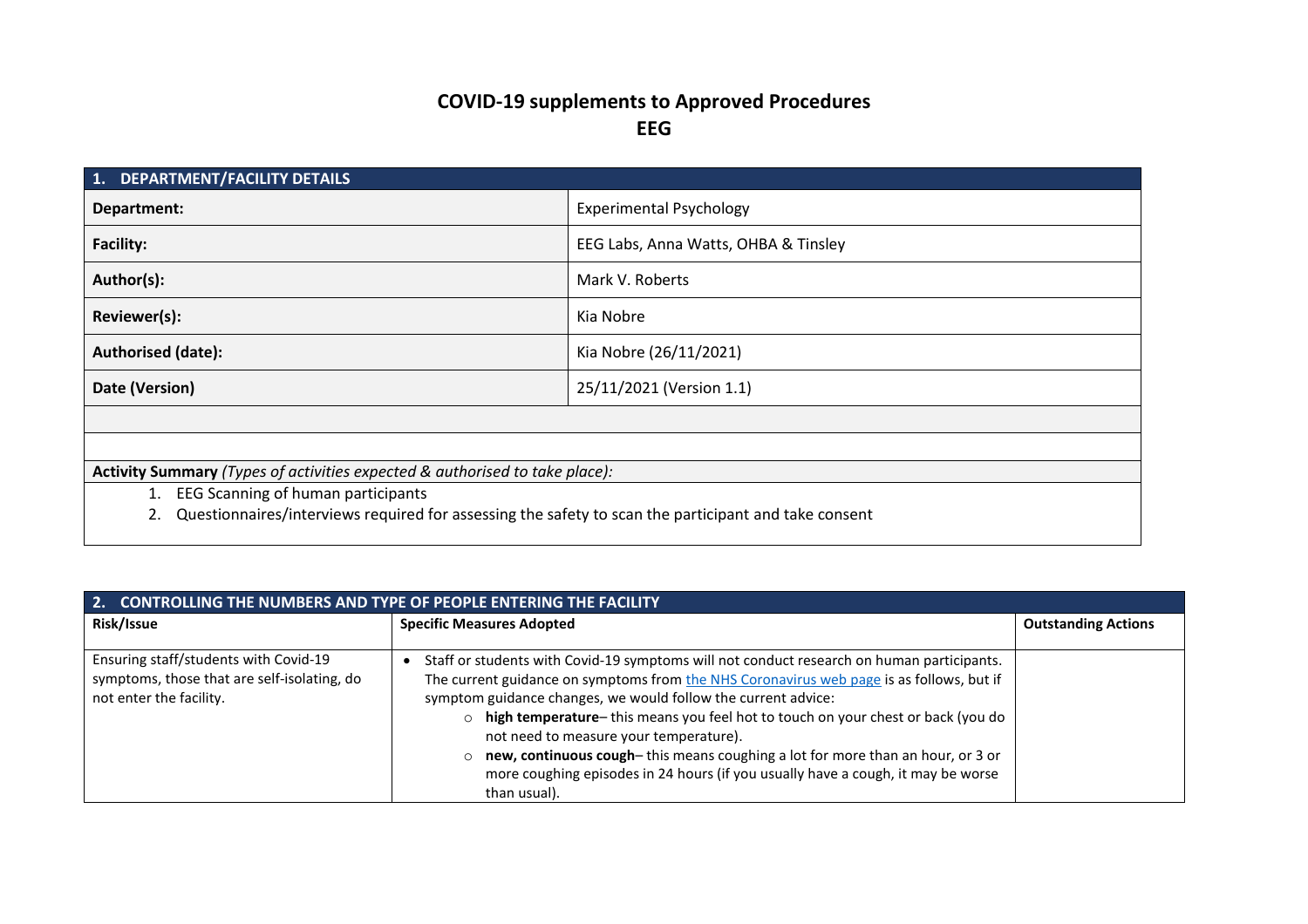|                                                                                                                                                                                                                                                                                                                                                                                                                                                                                                                                                | o new onset loss or change to your sense of smell or taste-this means you've                                                                                                                                                                                                                                                                                                                                                                                                                                                                                                                                                                                                                                                                                                                                                                                                                                                                                                                                                                                                                              |  |
|------------------------------------------------------------------------------------------------------------------------------------------------------------------------------------------------------------------------------------------------------------------------------------------------------------------------------------------------------------------------------------------------------------------------------------------------------------------------------------------------------------------------------------------------|-----------------------------------------------------------------------------------------------------------------------------------------------------------------------------------------------------------------------------------------------------------------------------------------------------------------------------------------------------------------------------------------------------------------------------------------------------------------------------------------------------------------------------------------------------------------------------------------------------------------------------------------------------------------------------------------------------------------------------------------------------------------------------------------------------------------------------------------------------------------------------------------------------------------------------------------------------------------------------------------------------------------------------------------------------------------------------------------------------------|--|
|                                                                                                                                                                                                                                                                                                                                                                                                                                                                                                                                                | noticed you cannot smell or taste anything, or things smell or taste different to                                                                                                                                                                                                                                                                                                                                                                                                                                                                                                                                                                                                                                                                                                                                                                                                                                                                                                                                                                                                                         |  |
|                                                                                                                                                                                                                                                                                                                                                                                                                                                                                                                                                | normal.                                                                                                                                                                                                                                                                                                                                                                                                                                                                                                                                                                                                                                                                                                                                                                                                                                                                                                                                                                                                                                                                                                   |  |
|                                                                                                                                                                                                                                                                                                                                                                                                                                                                                                                                                | • Staff/students that are self-isolating will not conduct research on human participants.                                                                                                                                                                                                                                                                                                                                                                                                                                                                                                                                                                                                                                                                                                                                                                                                                                                                                                                                                                                                                 |  |
|                                                                                                                                                                                                                                                                                                                                                                                                                                                                                                                                                | • Pls will be responsible for ensuring that the importance of these measures are understood                                                                                                                                                                                                                                                                                                                                                                                                                                                                                                                                                                                                                                                                                                                                                                                                                                                                                                                                                                                                               |  |
|                                                                                                                                                                                                                                                                                                                                                                                                                                                                                                                                                | by their research group and the responsibility on individuals to comply.                                                                                                                                                                                                                                                                                                                                                                                                                                                                                                                                                                                                                                                                                                                                                                                                                                                                                                                                                                                                                                  |  |
| Ensuring research participants with Covid-19<br>symptoms do not enter the facility.                                                                                                                                                                                                                                                                                                                                                                                                                                                            | Before the day of the visit researchers will communicate with their research participant<br>$\bullet$<br>(email/phone/letter as appropriate) that they should not travel to the facility if they<br>experience any of the symptoms of Covid-19 or if they have been recommended to self-<br>isolate or shield.<br>Each participant will be given a supplementary information sheet prior to their visit,<br>detailing the specific Covid-19 procedures. The template should be downloaded from the<br>CUREC web site.<br>• The researchers should use the Calpendo booking system to set reminders for the day of<br>the appointment, to check with their participant that they are asymptomatic and that no<br>member of their household is experiencing symptoms related to coronavirus.<br>• The COVID-19 symptom assessment form should be used for this purpose.<br>• The researcher will meet the participant outside the departmental building, where they will<br>be screened for Covid-19 symptoms.<br>• Only if the participant has no reported symptoms will they be admitted to the building. |  |
|                                                                                                                                                                                                                                                                                                                                                                                                                                                                                                                                                |                                                                                                                                                                                                                                                                                                                                                                                                                                                                                                                                                                                                                                                                                                                                                                                                                                                                                                                                                                                                                                                                                                           |  |
| Assessing risk to vulnerable participants<br>(those at a higher risk from Covid-19). People<br>to consider in this category include (but not<br>limited to):<br>Those classified by the government<br>$\bullet$<br>as extremely clinically vulnerable.<br>Those classified by the government<br>$\bullet$<br>as clinically vulnerable.<br>Those aged over 70.<br>$\bullet$<br>And others on the following:<br>NHS information about who is at<br>higher risk<br>Information for people previously<br>$\bullet$<br>listed as required to shield | • Principal investigators will identify whether their participants have a higher risk from Covid-<br>19.<br>• Those in vulnerable categories will only be included in the study if it is agreed by the<br>researchers' Head of Department that the benefits of the research merit their inclusion.                                                                                                                                                                                                                                                                                                                                                                                                                                                                                                                                                                                                                                                                                                                                                                                                        |  |
| Minimising the risk of overlap between                                                                                                                                                                                                                                                                                                                                                                                                                                                                                                         | • The Calpendo booking system will be used for all scanning work. Researchers will keep to                                                                                                                                                                                                                                                                                                                                                                                                                                                                                                                                                                                                                                                                                                                                                                                                                                                                                                                                                                                                                |  |
| different users of the facility.                                                                                                                                                                                                                                                                                                                                                                                                                                                                                                               | their booking and vacate the facility in good time before the end of their session.                                                                                                                                                                                                                                                                                                                                                                                                                                                                                                                                                                                                                                                                                                                                                                                                                                                                                                                                                                                                                       |  |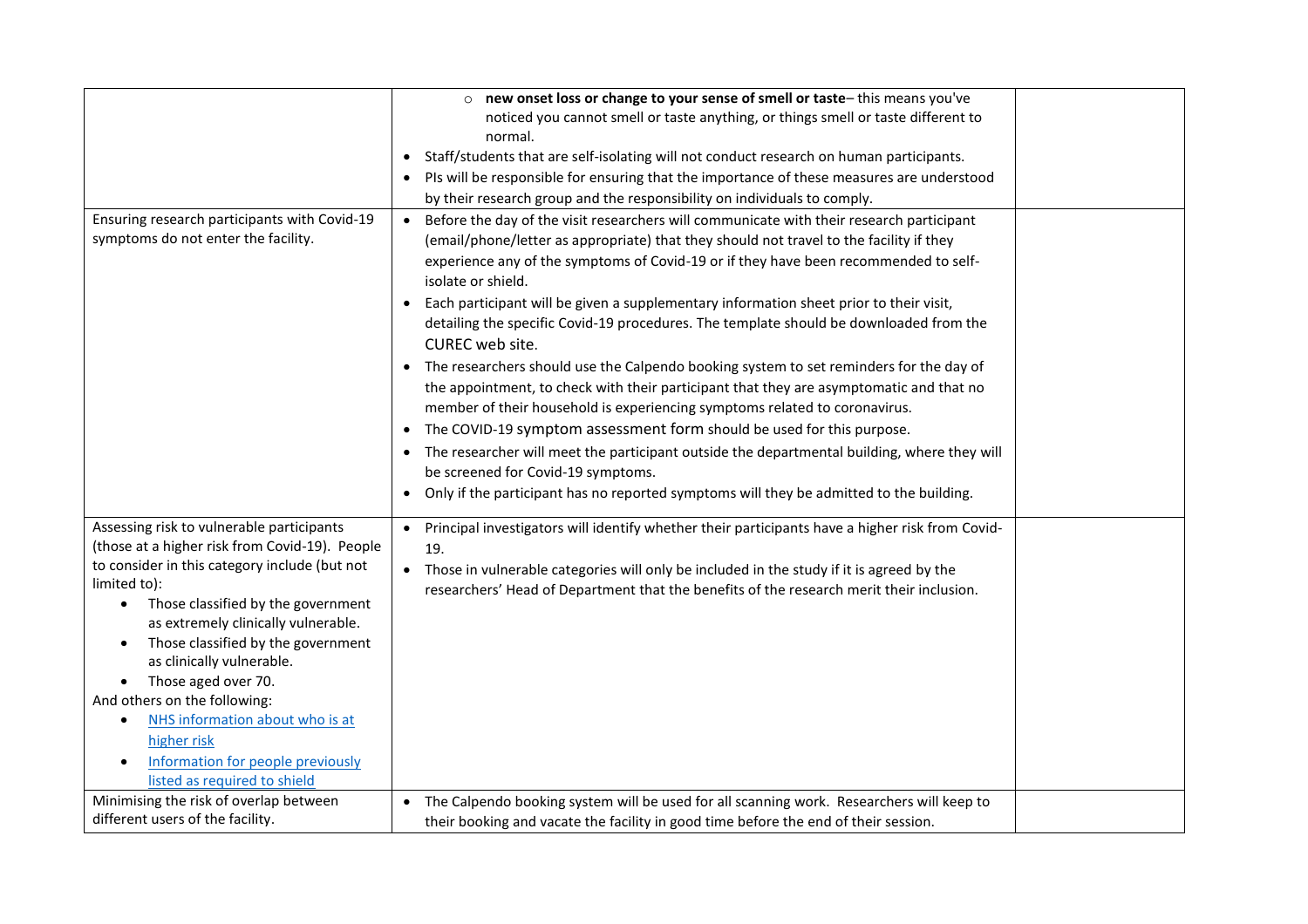|                                                                            | Additional time (a minimum of 15 minutes) will be allocated (without extra charge) for each<br>booking to minimise overlap.                                                                                                                                                                                                                                                                                                                               |  |
|----------------------------------------------------------------------------|-----------------------------------------------------------------------------------------------------------------------------------------------------------------------------------------------------------------------------------------------------------------------------------------------------------------------------------------------------------------------------------------------------------------------------------------------------------|--|
| Minimising the number of staff present.                                    | All procedures will be reviewed to establish the minimum number of staff needed to safely<br>carry out the scan.<br>• Students training on EEG systems or observers will only be present if it is absolutely<br>essential for the ongoing viability of the study, as agreed by the PI.                                                                                                                                                                    |  |
| Minimise the number of visits to the facility<br>by research participants. | Research participants will be screened by the researcher, by phone, before the day of the<br>scan to avoid them travelling to the facility if there is uncertainty as to the safety to scan.<br>Researcher will still screen the participants themselves on the day of the scan.                                                                                                                                                                          |  |
| Minimise the number of additional people<br>visiting the facility.         | In general, participants will not be permitted to have another person accompany them<br>within the building.<br>Participant companions will be warned in advance that they will not be allowed to enter the<br>EP building and given suggestions for where they should wait e.g. their car if driving.<br>Exceptions will be made when the participant is under 18, or the participant has needs that<br>cannot be performed safely by the research team. |  |

| 3. REDUCING THE SPREAD OF COVID-19           |                                                                                                                                                                                                                                                                                                                                                                                                                                                                                                                                                                                                                                                                                     |                            |
|----------------------------------------------|-------------------------------------------------------------------------------------------------------------------------------------------------------------------------------------------------------------------------------------------------------------------------------------------------------------------------------------------------------------------------------------------------------------------------------------------------------------------------------------------------------------------------------------------------------------------------------------------------------------------------------------------------------------------------------------|----------------------------|
| Risk/Issue                                   | <b>Specific Measures Adopted</b>                                                                                                                                                                                                                                                                                                                                                                                                                                                                                                                                                                                                                                                    | <b>Outstanding Actions</b> |
| Spread by airborne particles (cough, sneeze) | Maximum room occupancies for all rooms in the building have been established and notices<br>are posted on the doors. These will not be exceeded.<br>• 2m distancing between all individuals (researchers and participants) will be maintained<br>whenever possible.<br>Whenever this is not possible, a fluid resistant surgical mask will be worn by everyone in the<br>room. This includes:<br>EEG control room.<br>$\circ$<br>EEG subject prep room.<br>$\circ$<br>On arrival, the research participant will be given a fluid resistant surgical mask to wear while<br>they are in the building.<br>All instructions should be given at a 2 metre distance from the participant. |                            |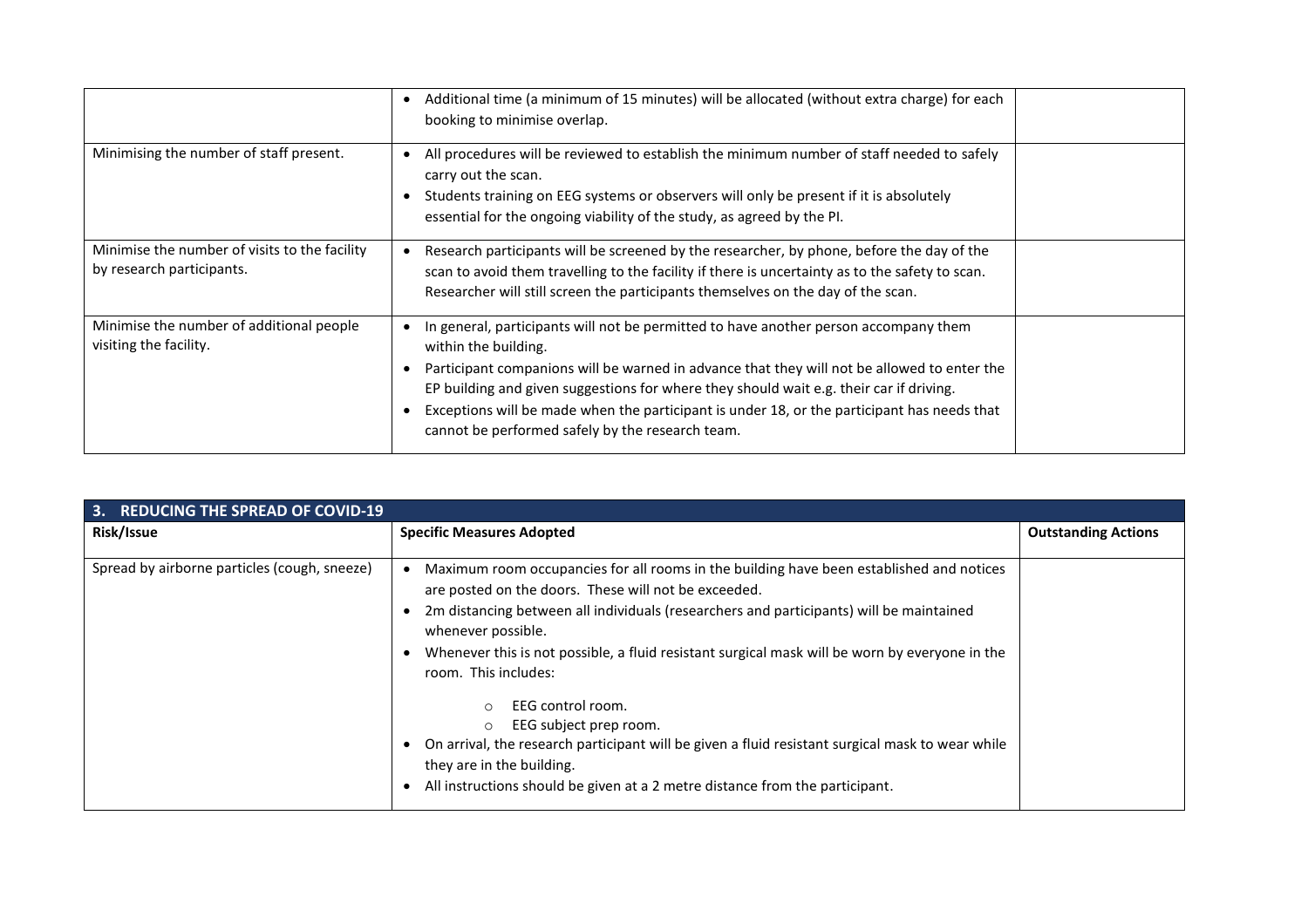| Spread by airborne particles, recirculated by<br>room ventilation (air conditioning) | Some air-conditioning units re-circulate the air within that room (see building risk<br>$\bullet$<br>assessments). If more than one person is present in a room with re-circulating air<br>conditioning turned on then, even if 2m distancing can be achieved, a type 2, fluid resistant<br>surgical mask will be worn.                                                                                                                                                                                                                                                                                                                                                                                                   |  |
|--------------------------------------------------------------------------------------|---------------------------------------------------------------------------------------------------------------------------------------------------------------------------------------------------------------------------------------------------------------------------------------------------------------------------------------------------------------------------------------------------------------------------------------------------------------------------------------------------------------------------------------------------------------------------------------------------------------------------------------------------------------------------------------------------------------------------|--|
| Incorrect use of face masks or PPE                                                   | • All staff/students who need to wear face masks will be trained in the correct use, donning<br>and doffing of face masks, which will be recorded (Appendix 1).<br>• Staff providing their own face coverings will wash them daily.<br>• Staff using disposable fluid resistant surgical masks will dispose of the masks in the clinical<br>waste bins in the facility.<br>• Staff using PPE will be trained in the correct donning and doffing, which will be recorded<br>(Appendix 1).                                                                                                                                                                                                                                  |  |
| Spread by contact with contaminated<br>surfaces                                      | • On entering the building and the EEG facility, all researchers and participants will sanitize<br>their hands using the wall mounted units.<br>Researchers will wash their hands or sanitize at regular intervals. Signs will remind them of<br>this.                                                                                                                                                                                                                                                                                                                                                                                                                                                                    |  |
| Spread by contact with contaminated objects                                          | • Disposable sticks/cotton buds will be used for electrode application.<br>• Syringes, if not disposable, will be washed then wiped using 70% isopropyl alcohol.<br>• Wherever possible pens will not be shared. If pens are shared, then they will be wiped with<br>disposable wipes (e.g. Clinell or 70% isopropyl alcohol) before and after use.<br>• Only one screening form will be given to the participant (not the whole clipboard of forms).<br>• Towels will not be reused without washing.                                                                                                                                                                                                                     |  |
| Movement around the building increasing risk<br>of spread                            | • Rooms used by researchers or participants will be limited, so that it is easy to identify which<br>surfaces need cleaning. Cleaning procedures are detailed in Appendix 2.<br>• Upon arrival, the participant will be taken directly to the designated testing room.<br>Participants will be advised to wait in their car, or outside the building if they are early for<br>their scan.<br>• Additional time will be allowed for each booking to ensure that there is no need for any<br>participant to wait in the building for their scan (accommodating for delays).<br>• The participant will use a designated EEG booth, and this area will not be used by anyone<br>else without being cleaned first (see below). |  |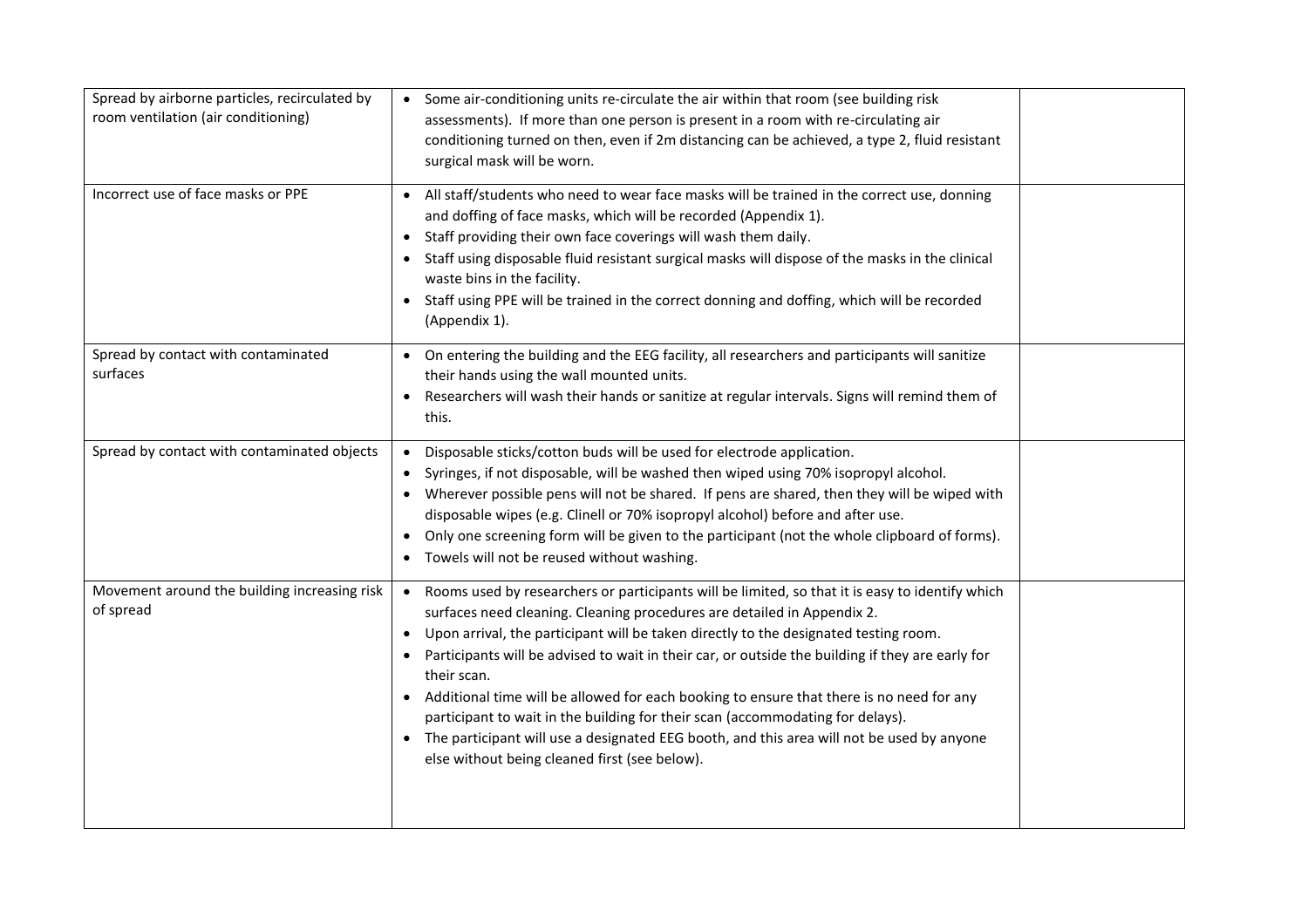| Close contact with the participant        | The researcher will wear level 1 PPE for any close contact with the research participant. This<br>includes:<br>Fluid resistant surgical mask.<br>O<br>Eye protection or visor.<br>$\circ$<br>Disposable plastic apron.<br>Disposable gloves.<br>O<br>The participant will wear a disposable gown.<br>Talking is kept to a minimum while applying electrodes.<br>Researchers will work from the back and the side of a seated participant whenever possible. |  |
|-------------------------------------------|-------------------------------------------------------------------------------------------------------------------------------------------------------------------------------------------------------------------------------------------------------------------------------------------------------------------------------------------------------------------------------------------------------------------------------------------------------------|--|
|                                           | Certain EEG systems will require participants to wash their hair on site to reduce contact<br>time during electrode application (see Appendix 4).                                                                                                                                                                                                                                                                                                           |  |
| Infection control during a cardiac arrest | A modified procedure will be used which minimises close contact.                                                                                                                                                                                                                                                                                                                                                                                            |  |

| 4. ENHANCED CLEANING                                                                     |                                                                                                                                                                                                                                                                                                                                                                                                                                                                                                                                                                       |                            |
|------------------------------------------------------------------------------------------|-----------------------------------------------------------------------------------------------------------------------------------------------------------------------------------------------------------------------------------------------------------------------------------------------------------------------------------------------------------------------------------------------------------------------------------------------------------------------------------------------------------------------------------------------------------------------|----------------------------|
| Risk/Issue                                                                               | <b>Specific Measures Adopted</b>                                                                                                                                                                                                                                                                                                                                                                                                                                                                                                                                      | <b>Outstanding Actions</b> |
| Cleaning of testing rooms and other areas<br>occupied by the participant or researchers. | After each scanning participant has left the researcher will wipe down surfaces using wipes<br>available in the EEG control room.<br>This will include:<br>Testing Booth/Research station.<br>$\circ$<br>Wash room.<br>$\bigcirc$<br>Toilet (if used).<br>$\circ$<br>The cleaning checklist (Appendix 2) will be followed and the initialled copy left in the control<br>room for filing by the Lab Manager.<br>After cleaning, the researcher will wash their hands.<br>At the end of the day and end of the week additional cleaning is undertaken by the cleaners. |                            |

| 5. PROCEDURE IF KNOWN/SUSPECTED COVID-19 INFECTED PERSON IN BUILDING                    |                                                                                                                                                                                                                                                                                                    |                            |
|-----------------------------------------------------------------------------------------|----------------------------------------------------------------------------------------------------------------------------------------------------------------------------------------------------------------------------------------------------------------------------------------------------|----------------------------|
| Risk/Issue                                                                              | <b>Specific Measures Adopted</b>                                                                                                                                                                                                                                                                   | <b>Outstanding Actions</b> |
| Person develops a coughing fit or other<br>symptoms of Covid-19 whilst in the building. | If someone developed a coughing fit whilst in the building then we will ask them to stay in<br>the same room until the fit had subsided, and then they will leave and go home.<br>If anyone develops any symptoms of Covid-19 whilst in the building they will leave, go home<br>and self-isolate. |                            |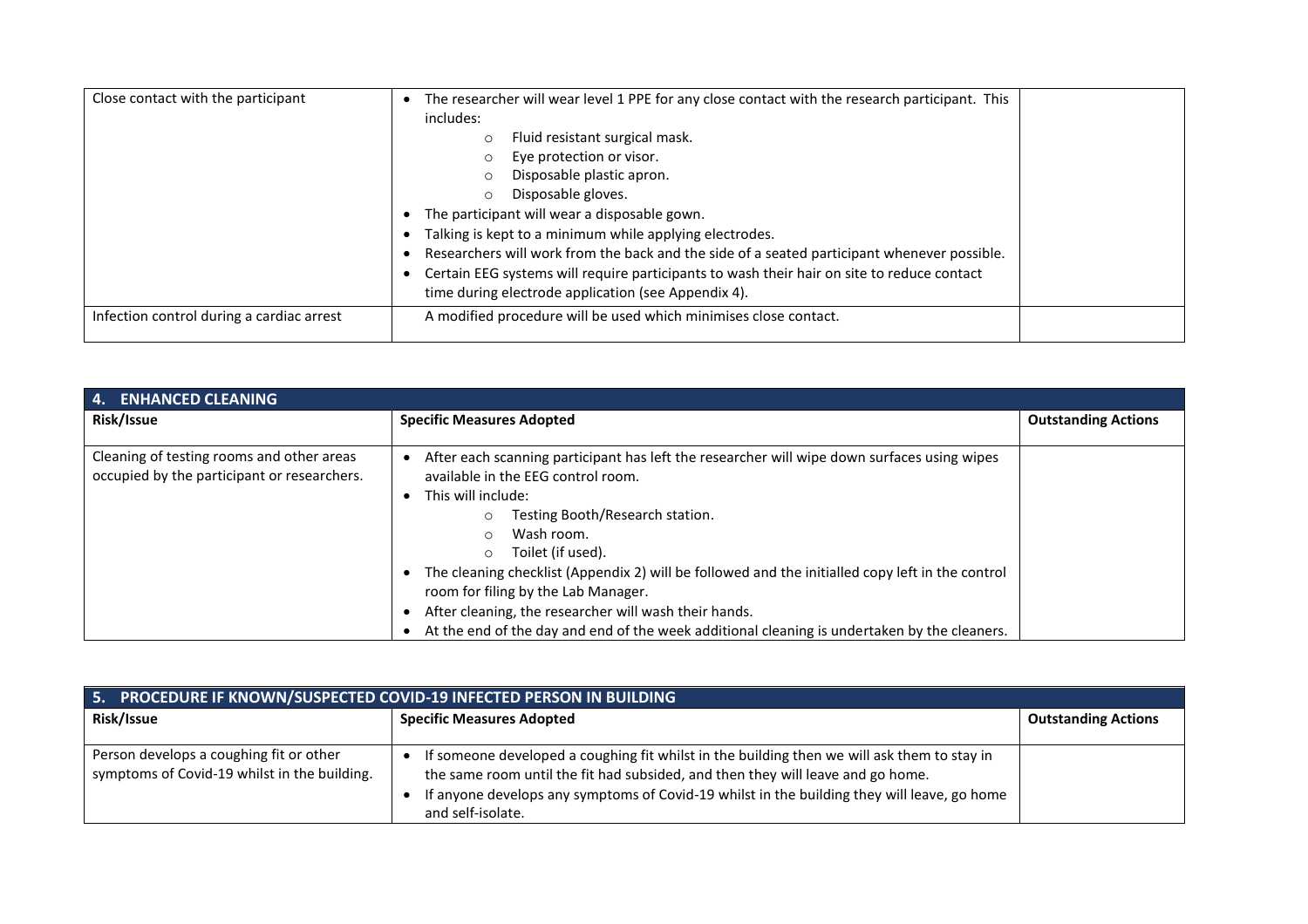|                                                                                                                                                                     | If this occurs, we will do a thorough clean of the EEG room and all rooms that the person<br>was in, following latest university guidelines.<br>The designated person(s) should be notified both to record this and to arrange this clean<br>(which should be done by professional cleaners, not researchers). For contact details, see<br>Appendix 5. |  |
|---------------------------------------------------------------------------------------------------------------------------------------------------------------------|--------------------------------------------------------------------------------------------------------------------------------------------------------------------------------------------------------------------------------------------------------------------------------------------------------------------------------------------------------|--|
| An individual who has been involved in the<br>study (participant, researcher) tests positive<br>for Covid-19 and were possibly infectious<br>while in the building. | We will perform a thorough clean of all rooms that the person was in, following latest<br>university guidelines.                                                                                                                                                                                                                                       |  |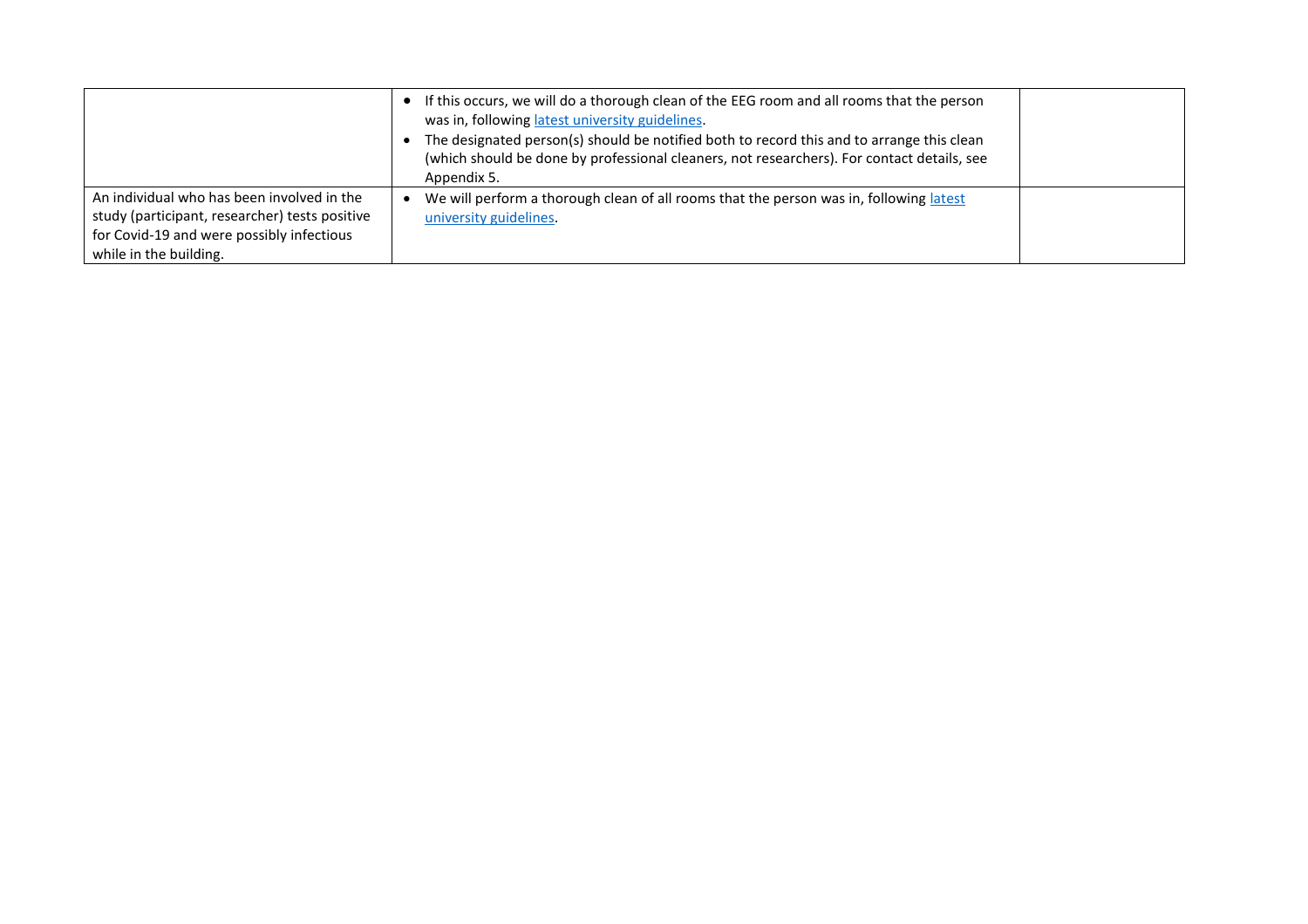## **Appendix 1:** Training Record

| Name | Read risk assessment | PPE training<br>(Date) |
|------|----------------------|------------------------|
|      | (Date)               |                        |
|      |                      |                        |
|      |                      |                        |
|      |                      |                        |
|      |                      |                        |
|      |                      |                        |
|      |                      |                        |
|      |                      |                        |

PPE training:<https://www.oxstar.ox.ac.uk/covid-19/personal-protective-equipment-ppe/ppe>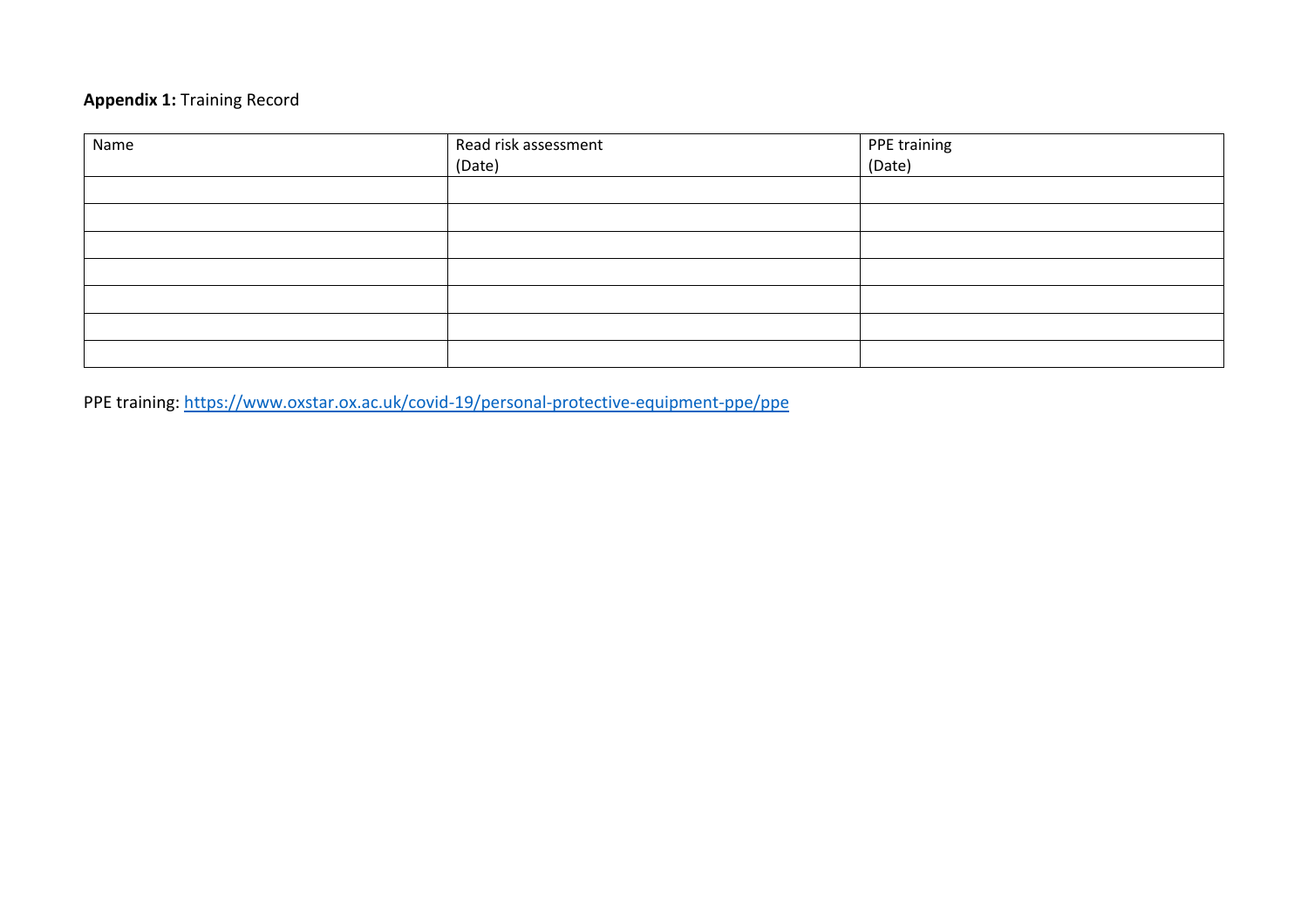#### **Appendix 2:** Cleaning Protocol and Checklist

#### *General guidelines*

- No food and/or drink in the lab. Exception: water for the subject, glucose bar to treat hypoglycaemia, etc.
- Participant gowns are for single use. Place in laundry basket together with seat coverings after use.
- Wear disposable gloves for all cleaning procedures.

Recommended disinfectants

- 70% isopropyl with a lint free, disposable wipe (I).
- Germicidal disposable wipe (W).100pp hypochlorite or equivalent solution (This is 0.5% Chlorine concentration. This bleach solution can be prepared directly from household bleach by adding 1 volume of household bleach to 99 volumes of clean water (e.g. 100 ml of bleach to 9.9 litres of clean water).

All ancillary electrodes (EOG, ECG, etc.) and EEG caps are non-disposable. The use of re-usable electrodes during the Covid-19 pandemic is [considered](https://doi.org/10.1016/j.clinph.2020.04.007)  [safe,](https://doi.org/10.1016/j.clinph.2020.04.007) but care must be taken to clean all equipment thoroughly after use. If possible, EEG caps should not be re-used on the same day.

#### **Reusable electrodes (This is system specific)**

|                 | Cleaning       |
|-----------------|----------------|
| <b>EEG Caps</b> | See Appendix 3 |
| Electrodes      | See Appendix 3 |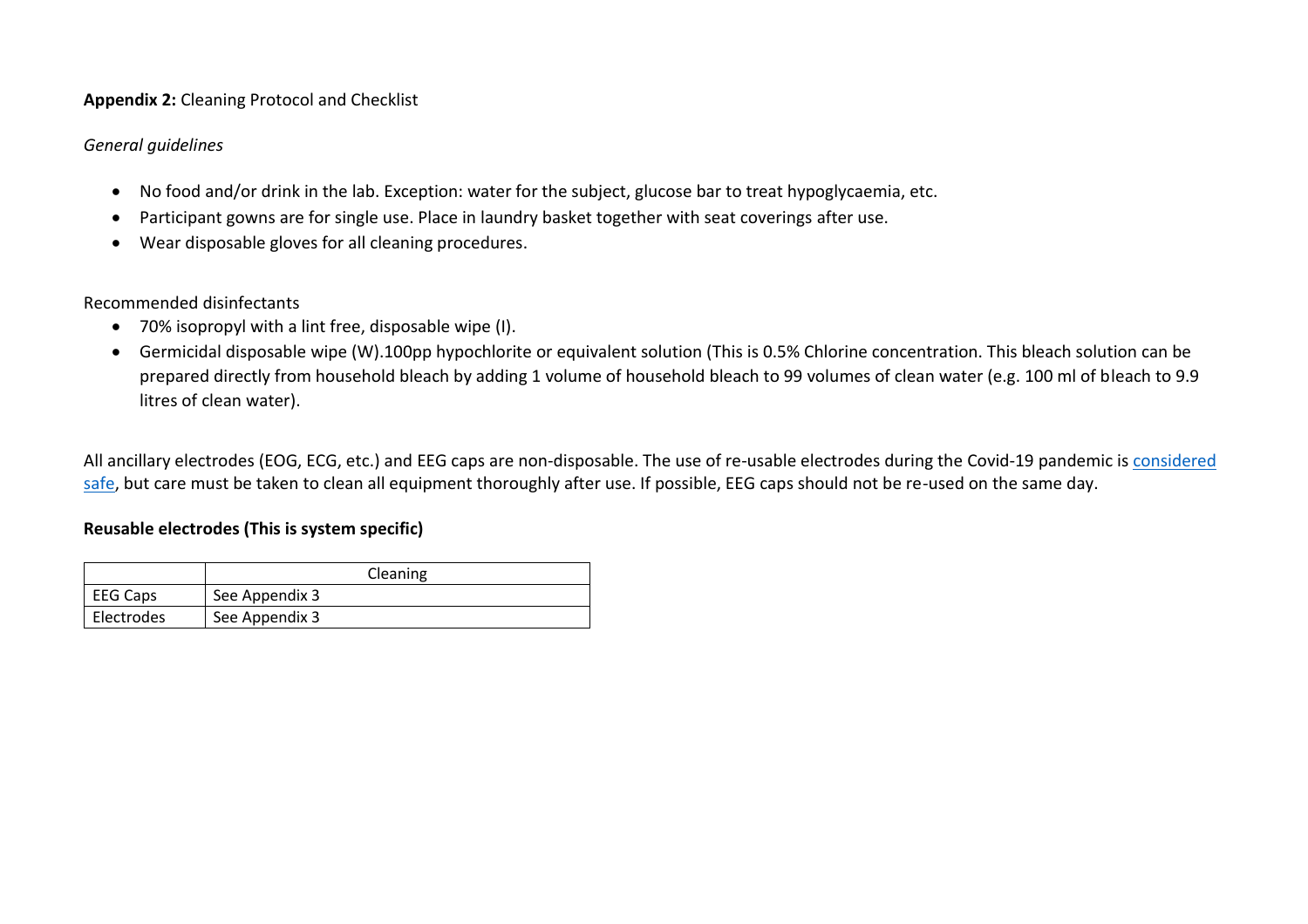# **EEG Cleaning Checklist (Researcher)**

## **End of scan - EEG Booth**

| Booth Number:            | Time & Initials | Time & Initials | Time & Initials | Time & Initials | Time & Initials | Time & Initials |
|--------------------------|-----------------|-----------------|-----------------|-----------------|-----------------|-----------------|
| Amplifier                |                 |                 |                 |                 |                 |                 |
| Chin rest                |                 |                 |                 |                 |                 |                 |
| Chair (change covers)    |                 |                 |                 |                 |                 |                 |
| Keyboard/response box    |                 |                 |                 |                 |                 |                 |
| Table top                |                 |                 |                 |                 |                 |                 |
| Eyetracker (if used)     |                 |                 |                 |                 |                 |                 |
| Headphones (if used)     |                 |                 |                 |                 |                 |                 |
| <b>Equipment Trolley</b> |                 |                 |                 |                 |                 |                 |
| Door handle (both sides) |                 |                 |                 |                 |                 |                 |

## **End of study - Control Station**

| Booth Number:                                | Time & Initials | Time & Initials | Time & Initials | Time & Initials | Time & Initials | Time & Initials |
|----------------------------------------------|-----------------|-----------------|-----------------|-----------------|-----------------|-----------------|
| Researcher chair/s                           |                 |                 |                 |                 |                 |                 |
| Intercom (carefully around stop button)      |                 |                 |                 |                 |                 |                 |
| PC keyboards/mice                            |                 |                 |                 |                 |                 |                 |
| PC table tops                                |                 |                 |                 |                 |                 |                 |
| Filing cabinet/draws                         |                 |                 |                 |                 |                 |                 |
| Control room access door handle (both sides) |                 |                 |                 |                 |                 |                 |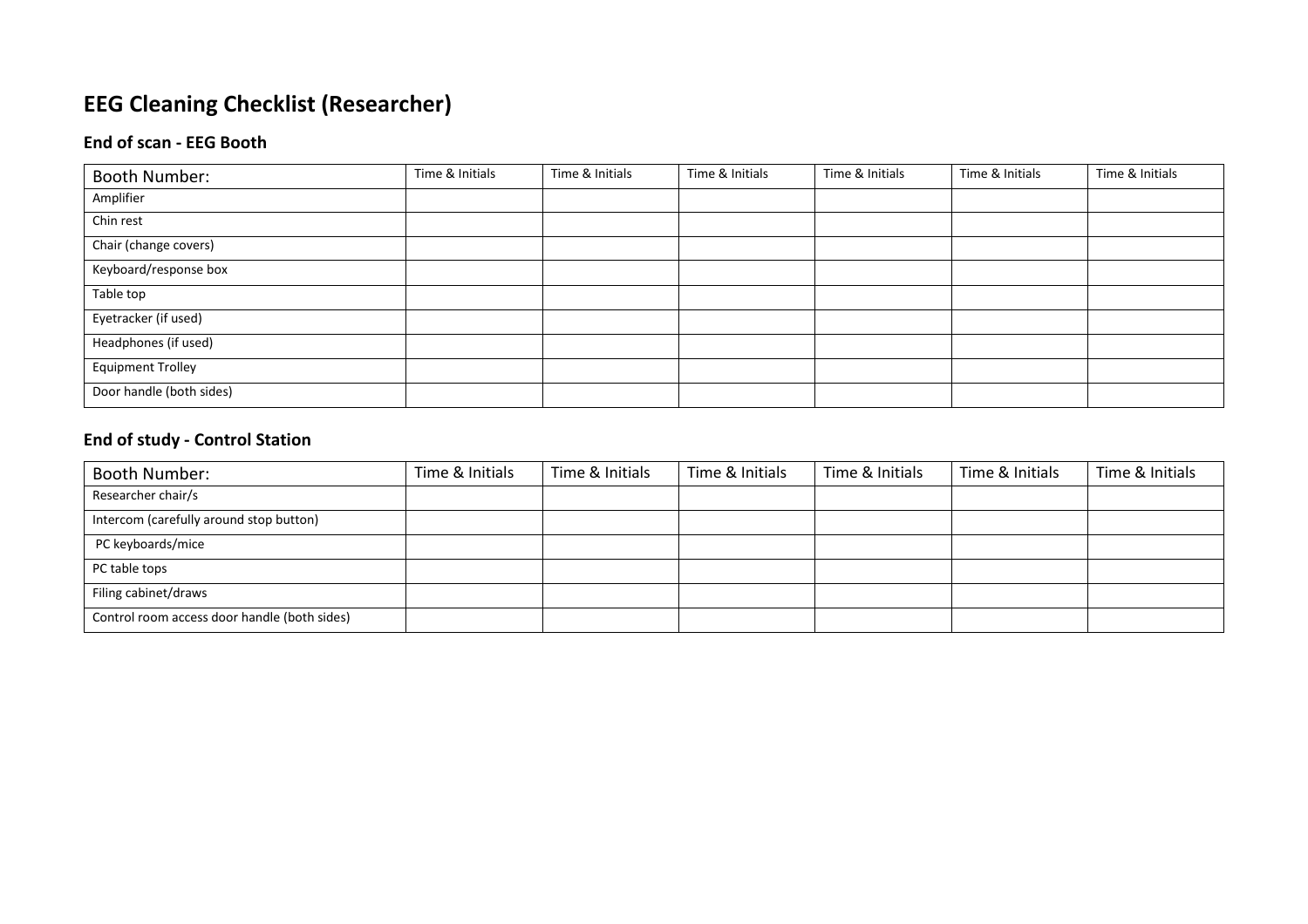# **Prep room/Hair washing facility**

## **End of scan –Prep Room**

| Room Number:              | Time & Initials | Time & Initials | Time & Initials | Time & Initials | Time & Initials | Time & Initials |
|---------------------------|-----------------|-----------------|-----------------|-----------------|-----------------|-----------------|
| Counter tops              |                 |                 |                 |                 |                 |                 |
| Combs/Brushes             |                 |                 |                 |                 |                 |                 |
| chairs                    |                 |                 |                 |                 |                 |                 |
| Door handles (both sides) |                 |                 |                 |                 |                 |                 |
| Hairdryer                 |                 |                 |                 |                 |                 |                 |
| Cupboard door handles     |                 |                 |                 |                 |                 |                 |
| Taps                      |                 |                 |                 |                 |                 |                 |
| Sinks and plastic basins  |                 |                 |                 |                 |                 |                 |
| Towel baskets             |                 |                 |                 |                 |                 |                 |

## **End of scan –Toilet**

| Room Number:              | Time & Initials | Time & Initials | Time & Initials | Time & Initials | Time & Initials | Time & Initials |
|---------------------------|-----------------|-----------------|-----------------|-----------------|-----------------|-----------------|
| Flush                     |                 |                 |                 |                 |                 |                 |
| Seat and button           |                 |                 |                 |                 |                 |                 |
| Handwash dispenser        |                 |                 |                 |                 |                 |                 |
| Sink taps                 |                 |                 |                 |                 |                 |                 |
| Door handles (both sides) |                 |                 |                 |                 |                 |                 |

## **End of Day– Laundry room**

| Room Number:              | Time & Initials | Time & Initials | Time & Initials | Time & Initials | Time & Initials | Time & Initials |
|---------------------------|-----------------|-----------------|-----------------|-----------------|-----------------|-----------------|
| Washing machine           |                 |                 |                 |                 |                 |                 |
| Tumble dryer              |                 |                 |                 |                 |                 |                 |
| Door handles (both sides) |                 |                 |                 |                 |                 |                 |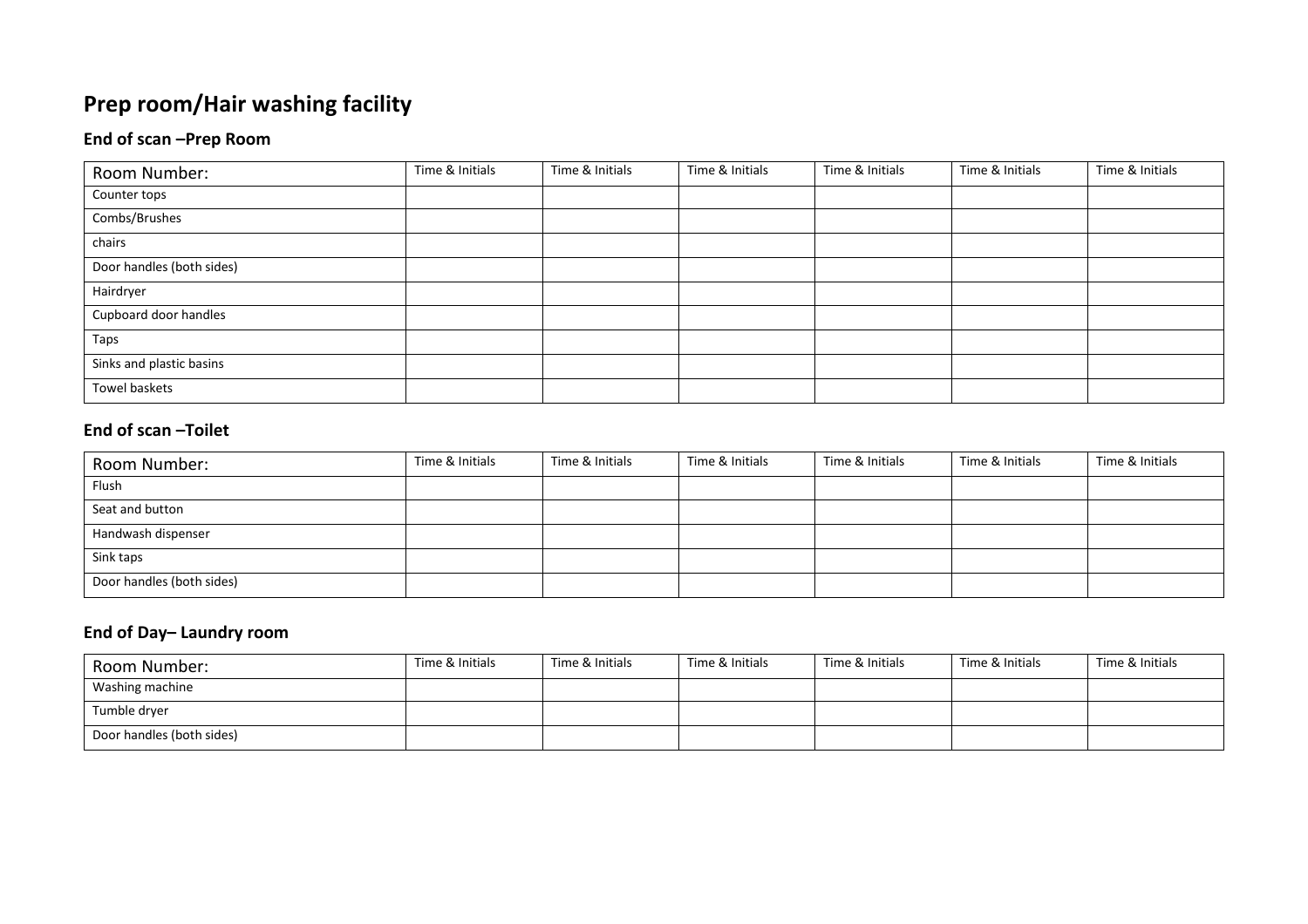**Appendix 3:** EEG system specific cleaning Protocols

*3a) NeuroScan:*

(i) Standard cap and ring electrodes

**Caps:**

1.Aldehyde-free disinfectants like Perfektan, Cavicide, Envirocide, Supersteam Ultima, etc. are preferred. Follow the respective instructions for use – minimum solution, soaking time - stated for low-level disinfection, in order to kill enveloped/lipid viruses.

2. Always rinse thoroughly after disinfection procedures, and allow to dry.

### **Electrodes:**

1. For passive electrodes (e.g. R-Net, BrainCaps, LiveCap), other physiological sensors using passive Ag/AgCl electrodes and also active electrodes (e.g. actiCAP, actiCAP slim/snap, actiCAP Xpress, actiCAP Xpress Twist), use the Perfektan TB disinfecting agent. Please adhere to the recommended exposure time and safety precautions as stated by the manufacturer of these products.

2. Rinse equipment thoroughly after disinfection procedures and let air dry. Please note that stronger agents will speed up deterioration of products.

(ii) MRI compatible cap and electrodes (Quickcaps)

1. Soak used cap with gel in lukewarm water for 30-45minutes (5 minutes if using QuikCells instead of gel).

- 2. Remove cap and clean gel remnants with waterpik or under running water using a q-tip.
- 3. Soak cap in diluted Control III solution for 10 minutes.
- 4. Dip QuikCap in lukewarm water and hang to dry.

### *3b) Brain-Vision*

#### **Caps:**

1.Aldehyde-free disinfectants like Perfektan, Cavicide, Envirocide, Supersteam Ultima, etc. are preferred. Follow the respective instructions for use – minimum solution, soaking time - stated for low-level disinfection, in order to kill enveloped/lipid viruses. 2. Always rinse thoroughly after disinfection procedures, and allow to dry.

### **Electrodes:**

1. For passive electrodes (e.g. R-Net, BrainCaps, LiveCap), other physiological sensors using passive Ag/AgCl electrodes and also active electrodes (e.g. actiCAP, actiCAP slim/snap, actiCAP Xpress, actiCAP Xpress Twist), use the Perfektan TB disinfecting agent. Please adhere to the recommended exposure time and safety precautions as stated by the manufacturer of these products.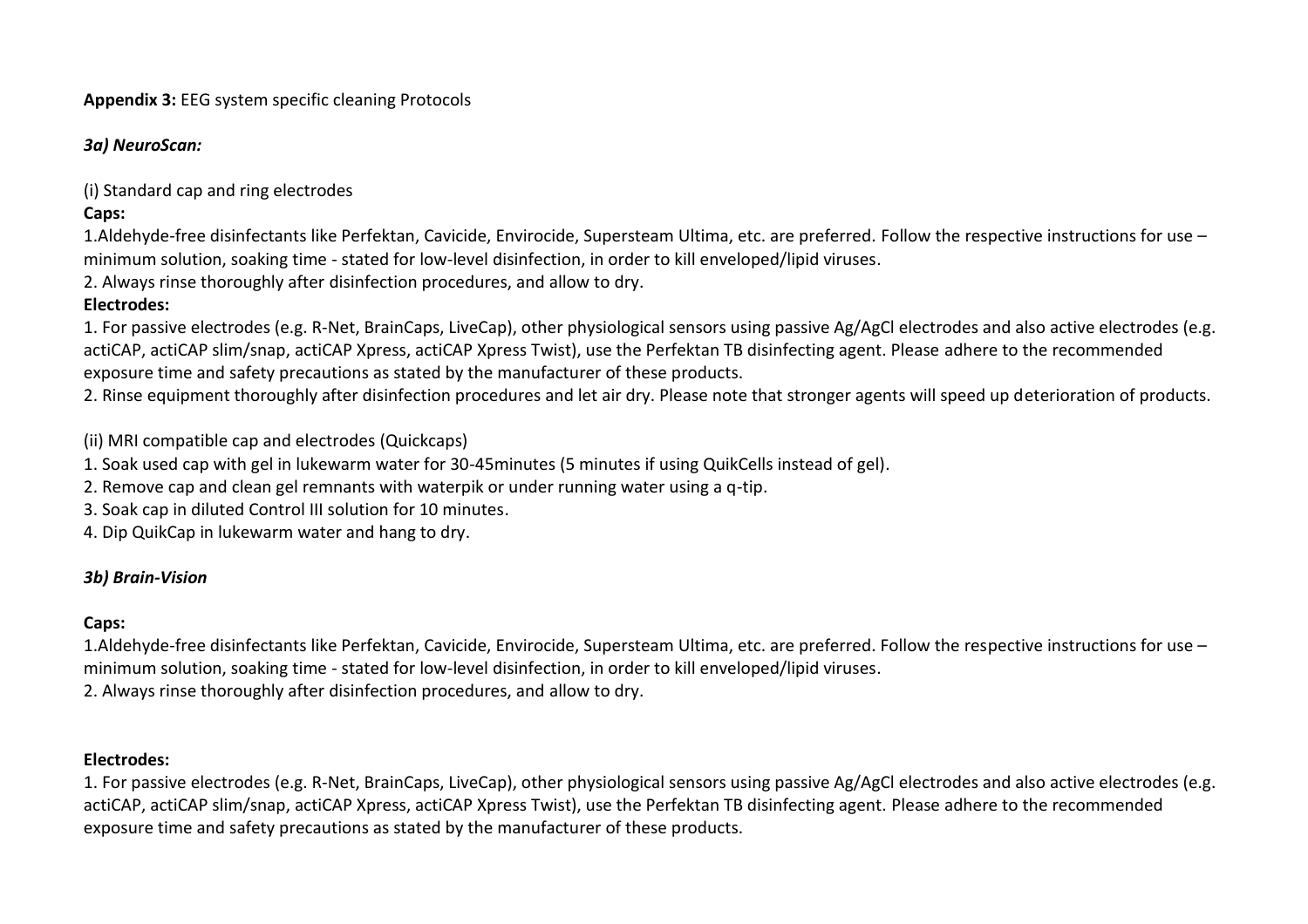2. Rinse equipment thoroughly after disinfection procedures and let air dry. Please note that stronger agents will speed up deterioration of products.

#### *3c) BioSemi*

## **Caps:**

1. Wash cap in a solution of mild shampoo and warm water, soak for ten minutes then use a toothbrush to remove any excess gel around the plastic holders.

- 2. Rinse in hot then towel dry.
- 3. Soak in 25ml of 70% isopropyl alcohol solution for 5 minutes only, then towel dry.
- 4. Hang up to finish drying.

5. Any excess 70% isopropyl alcohol solution can be safely disposed of down the sink in conjunction with running water.

#### **Electrodes:**

- 1. Soak for ten minutes in a solution of mild shampoo and warm water.
- 2. Rinse in hot water then towel dry.
- 3. Soak in a 15ml of 70% isopropyl alcohol solution for 5 minutes only, then towel dry.
- 4. Hang up to finish drying.

5. Any excess 70% isopropyl alcohol solution can be safely disposed of down the sink in conjunction with running water.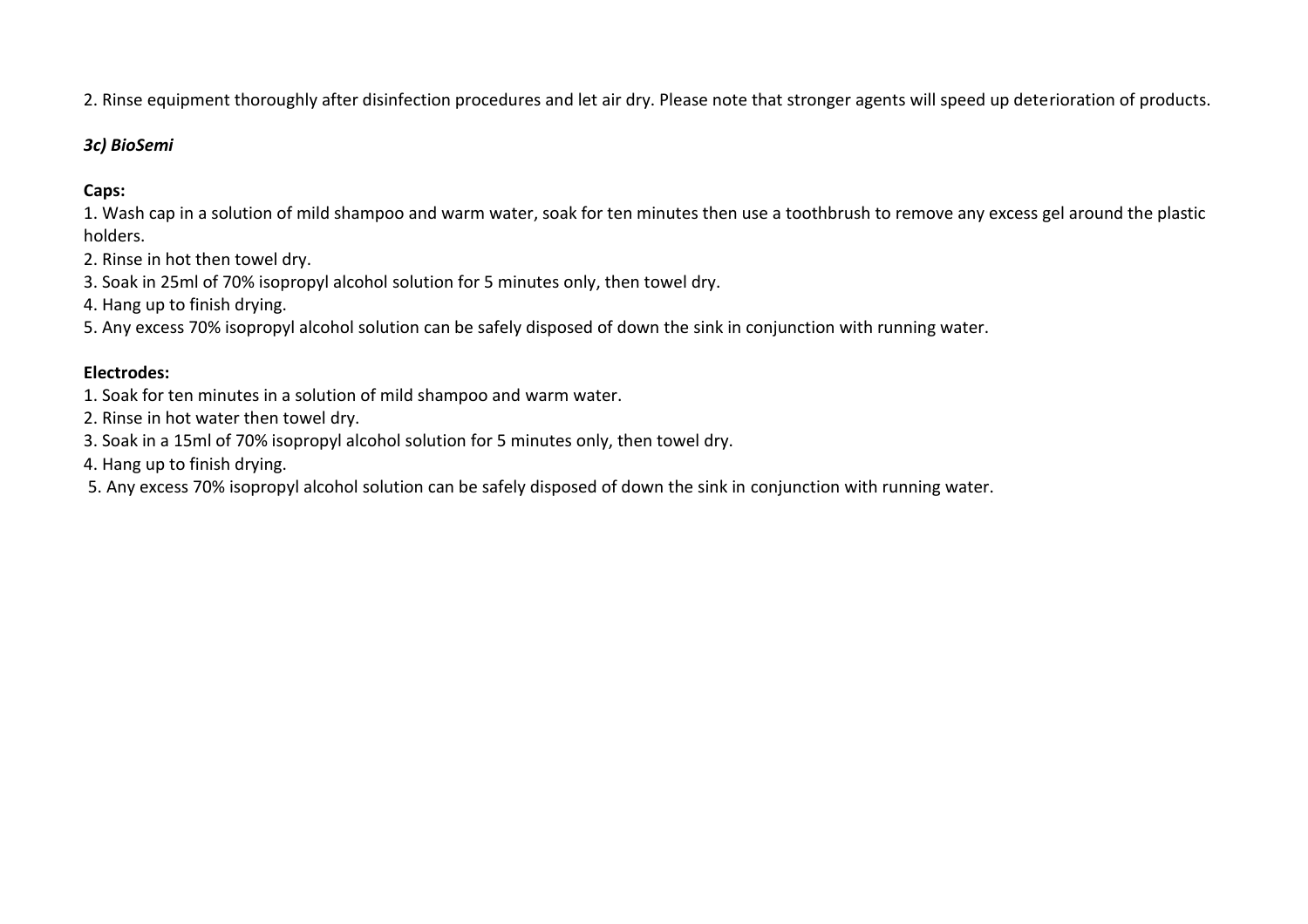#### **Appendix 4:** Hair washing

This process can reduce electrode application time by 20 minutes plus by considerably lowering initial scalp impedances, thereby reducing contact time between researchers and participants.

- This applies to all low impedance systems using Ag/AgCl ring electrodes e.g. NeuroScan, BrainVision.
- This does not apply high impedance systems such as BioSemi, EGI or those systems using active electrodes e.g. Actichamps (BrainVision).

1. Participants should wash their own hair (the researcher should not be present) using baby shampoo and warm water, care should be taken to massage the scalp and rinse well afterwards.

2. The participant should towel dry their hair then comb it through to remove tangles. As was already standard procedure, combs must be disinfected between uses. Note: the use of a hairdryer is prohibited.

3. Laundry bins will be provided for participants to place towels after use so these can be washed daily

4. The room/area should then be cleaned by one of the researchers. Details are in Appendix 2.

Please note participants can be given the option to wash their hair after the experiment, this should be their choice. During this process the researcher should not be present in the room and the use of a hairdryer afterwards is prohibited. The alternative that excess gel can be removed using a clean towel, without washing the hair, is still an option.